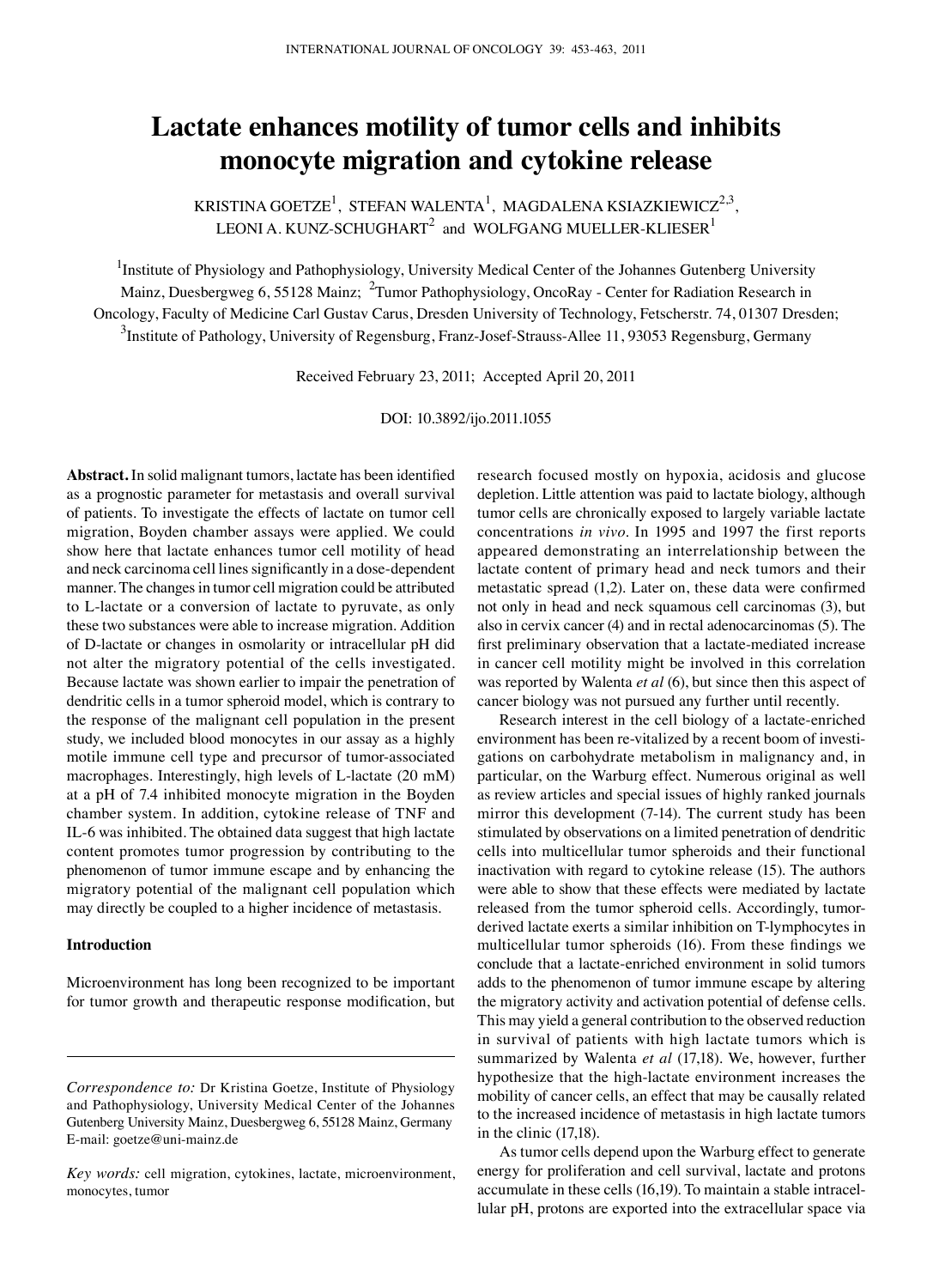proton extruders or monocarboxylate transporters (MCT). Especially MCT 1 and 4 promote the proton coupled efflux of lactate or pyruvate from tumor cells into the extracellular space, leading to a decrease in extracellular pH and an increase in lactate concentration (20). The invasion of tumor cells, metastasis and cellular survival as well as tumor progression is influenced by this interstitial acidosis (21). Accordingly, it has been shown that the invasion of melanoma cells *in vitro* and metastasis in sarcoma and melanoma tumors *in vivo* is promoted by a decreased extracellular pH (22). But tumor progression may not only be influenced by the pH: extracellular lactate could also directly impact cell behavior. As an example, the presence of lactate in the extracellular space upregulates hyaluronan and type I collagen production. In wound healing this generates an environment that enhances migration, an effect which might also hold true for tumor cell migration (20). In addition, a direct link between glycolysis and cell motility was discovered only a few years ago. Glucose-6 phosphate isomerase (GPI) a glycolytic enzyme was found to be identical with the autocrine motility factor (AMF). It is overexpressed and secreted in many tumors and is able to stimulate motility in an autocrine manner (reviewed in ref. 17).

In the present investigation the hypothesis of exogenous lactate to directly affect cell motility was challenged by studying the migratory activity of tumor cells and blood monocytes in high lactate environments *in vitro*. The Boyden chamber technique was used for the quantification of cell motility. One major focus of the study was to validate the specificity of lactate-induced tumor cell migration. This was done by including various control conditions that for example demonstrated a pro-migratory effect of L-lactate but not D-lactate on tumor cells.

### **Materials and methods**

*Cell lines and culturing conditions.* The association of a lactate-enriched microenvironment and decreased patient survival was most spectacular in squamous cell carcinomas of the head and neck and, less striking but statistically significant, in cervix tumors (17,18). The majority of experiments was therefore performed with human SQ20B cells which were derived from squamous carcinoma of the human larynx (23,24). These cells were cultured in Dulbecco's modified Eagle's medium: nutrient mixture F12 (DMEM/F12; Gibco Life Technologies, Karlsruhe, Germany) supplemented with 20% Cosmic calf serum (Hyclone, Logan, UT, USA), 1% penicillin/streptomycin and  $0.4 \mu g/ml$  hydrocortisone (Sigma-Aldrich, Taufkirchen, Germany) using an incubator (Flow Laboratories, Irvine, UK) with a humidified atmosphere at 37°C with 5%  $CO<sub>2</sub>$  and air. To exclude cell line specificity of the effects registered, migration experiments were expanded to include PCI13 cells that were derived from a squamous cell carcinoma of the retromolar trigonum (25). To include cells derived from a tumor entity other than head and neck cancer, the migratory effect of lactate was additionally investigated using SiHa cells which were derived from a cervix carcinoma (26). Cells from all three cell lines were routinely transferred by trypsinization and re-seeding according to a standardized protocol for up to 20 passages, after which they were replaced by cells from a frozen stock.

*Monocyte isolation.* Human monocytes were isolated from blood of healthy donors by leukapheresis. This was followed by a ficoll/hypaque density gradient centrifugation and separation with counter-current centrifugation (centrifuge: J6M-E, Beckmann, Munich, Germany) (27-30). Purity of monocytes was tested via flow cytometry and immune phenotyping taking into account the expression of the monocyte-specific antigen CD14 (31). Isolated cell populations were only used for further studies when the proportion of CD14 expressing cells (monocytes) was >85%.

*Migration assay with tumor cells.* Commercial 48-well chemotaxis chambers (NeuroProbe, Gaithersburg, MD, USA) were used for a classical Boyden chamber assay. The chemotaxis chamber consists of two Lucite slides each with 48 cylindrical holes. The holes in the bottom slide represent wells that can be readily filled with 30  $\mu$ l fluid media. The slide is then covered with a  $25-\mu m$  thick polycarbonate membrane with  $8-\mu$ m pores which is coated with gelatin at its bottom and collagen I at its upper side. After the adjustment and fixation of the lid on the polycarbonate membrane and bottom slide by appropriate screws, 50  $\mu$ l cell suspensions can be pipetted into the lid holes and the whole sandwich chamber is transferred to the incubator to start the migration assay. In the present investigation, each starting compartment was filled with a suspension of  $2.5x10<sup>5</sup>$  cells/ml. In some experiments chemical modifiers of cell motility were added to some of the 48 wells, and the effect on cell migration was evaluated by comparing averages from stimulated versus control wells, with 8-24 evaluated wells per condition. All migration studies were performed in 3-5 independent experiments under standard incubator conditions. Chambers were incubated for various observation periods ranging from 3 to 20 h with the majority of the measurements done with an incubation time of 16 h. After termination of the migration experiment and disassembly of the chamber, cells attached to the upper side of the polycarbonate membrane were removed, and the remaining cells in the gelatin were chemically fixed with methanol and stained with Hemacolor staining kit (Merck, Darmstadt, Germany). Cells were counted in seven visual fields in all wells in a microscope (magnification, x400; Leica DM IRB, Leica, Bensheim, Germany).

*Biochemical modification of tumor cell migration.* The major focus of the study was the cell biology of a tumor-like microenvironment with regard to the accumulation of tumor cell-derived lactate. The average tissue content of lactate in solid tumors has been measured to exceed 15  $\mu$ mol/g reaching values of 40  $\mu$ mol/g and even higher within selective tumor regions (4). Converting these values to equivalent concentration units under consideration of the high water content of tumor tissue, the values can be approximated by 15 and 40 mM, respectively. L-lactate, D-lactate, pyruvate, sodium chloride (NaCl) or amiloride (5-(N,N-dimethyl)amiloride hydrochloride) were used as chemical modifiers. The concentrations given for lactate and pyruvate are final concentrations in the medium and were verified using standard photometrical assays. The concentration given for sodium chloride was added to the medium originally containing 120.6 mM NaCl.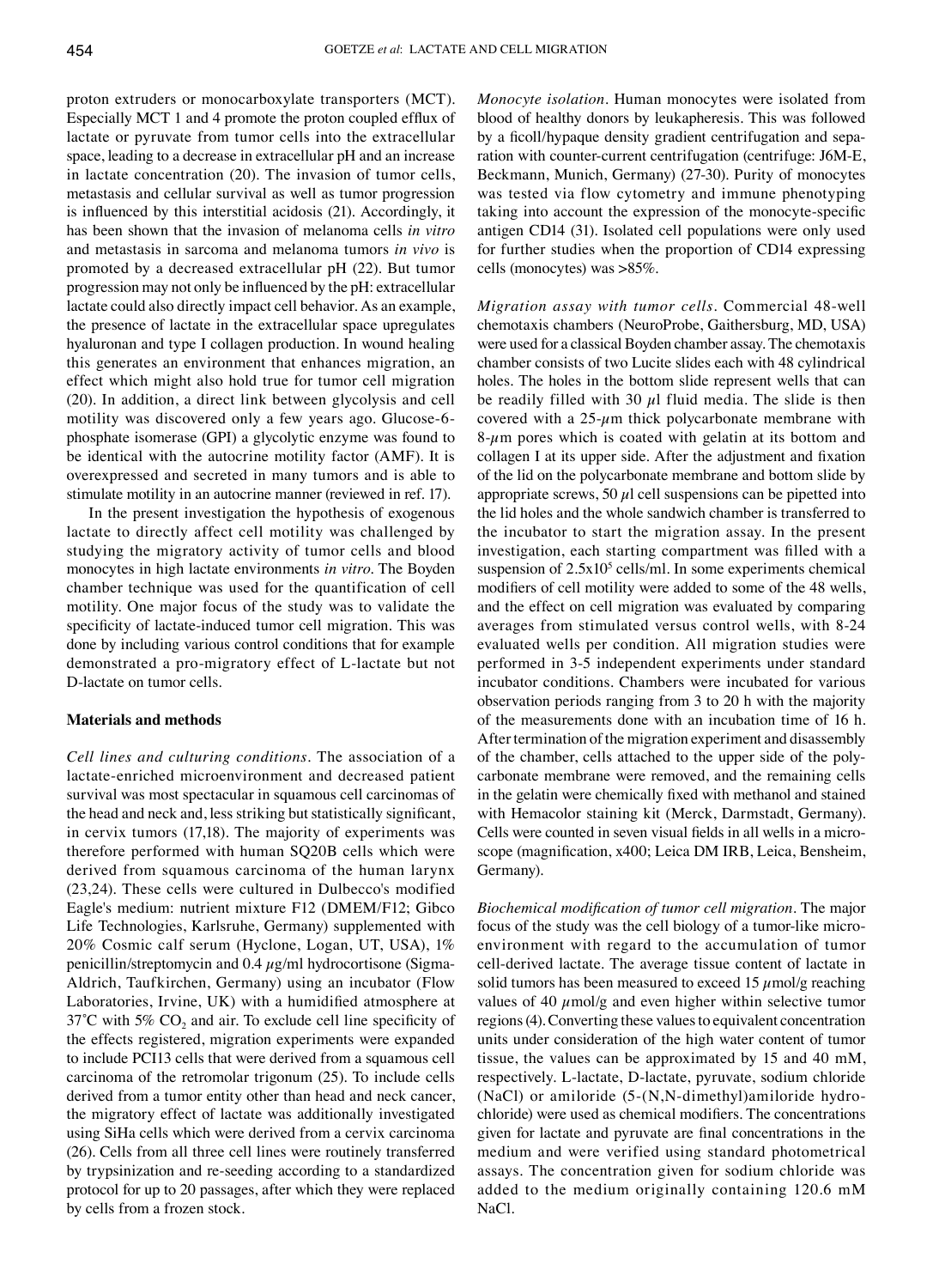*Time-lapsed video microscopy of tumor cell motility.* Images of migrating SQ20B cell clusters were acquired every 10 min over an observation period of 510 min with a special video system. Therefore cells were seeded in standard culture dishes prior to observation and cell culture medium was added with or without the addition of 20 mM L-lactate.

*Migration assay with monocytes.* Monocyte migration was also determined in the 48-well chemotaxis chambers, as described above for tumor cells. In this setting a polycarbonate membrane with 5  $\mu$ m pores (Osmonics Inc., Minnetonka, MN, USA) was used and the holes in the bottom slides were filled with 30  $\mu$ l of DMEM with 1 g/l glucose, 10% fetal calf serum, 100 U/ml penicillin and 100  $\mu$ g/ml streptomycin (all from PAN Biotech, Aidenbach, Germany). In every experimental series the addition of 0.01 and 1  $\mu$ M N-formyl-L-methionylleucyl-L-phenylalanine (FMLP; Sigma-Aldrich) in DMEM in the wells in the bottom chamber served as positive and unconditioned DMEM as negative control. Each well of the upper chamber was filled with  $5x10^4$  monocytes in 50  $\mu$ l freshly supplemented DMEM. The migration chamber was then incubated for 2 h under standard culture conditions. After careful removal of non-migrated cells, membranes were air-dried, fixed in 70% methanol and stained as depicted earlier. After transferring the membranes onto glass slides, migrated monocytes were counted in a microscope. Four high-power fields (magnification, x400) were evaluated per well. A minimum of three wells per condition was analyzed. Experiments were repeated at least three times, i.e. with monocytes from a minimum of three different healthy donors, and the mean numbers of migrated monocytes  $\pm$  intraexperimental standard deviations were calculated. To test the influence of L‑lactate on monocyte migration 2-20 mM lactate with a pH adjusted to 7.4±0.1 were added in the wells of the lower chamber as indicated (see Results).

*Monocyte activation assay.* The activation capacity of monocytes in different lactate concentrations was characterized using the cytokine release of TNF and IL-6 in media supernatant as an indicator. For this approach,  $1x10<sup>6</sup>$  monocytes in 1 ml serum-free RPMI were seeded into each well of 6-well culture plates and incubated under standard culture conditions. After 20-30 min 1 ml RPMI containing 4% human AB serum and antibiotics (PAN Biotech) with and without lactate adjusted to a pH of 7.4±0.1 was added to reach a final serum concentration of 2% and the various lactate concentrations of interest (2-20 mM). The commercial RPMI used for these experiments was certified LPS-free. Both, LPS-stimulated and unstimulated monocytes were studied. LPS was added in parallel to serum and lactate to obtain 100 ng/ml. Monocytes from donors with a high stimulation status prior to LPS addition and cells which could not be activated with LPS were not taken into account. The cytokine release after 16 h was detected by measuring cytokine levels in supernatants with a standardized ELISA kit (R&D Systems, Wiesbaden, Germany). The readout was performed in a commercial ELISA reader (Emax, Molecular Devices, Sunnyvale, CA, USA). The acquired data were documented in absolute values and relative to the donor-specific LPS-stimulated controls set as 100%.

*Monocyte cell viability/survival assessment.* Three approaches were used to evaluate cell survival in a lactate-enriched environment. a) Density and viability of adherent monocytes in 6-well plates applied for activation studies as described above were routinely monitored and imaged after 16 h of incubation using an inverted phase-contrast microscope (Axiovert200, Carl Zeiss, Goettingen, Germany) combined with a digital camera and software system. Here, trypan blue was added at a final concentration of 0.05% in PBS for 10 min to identify potential lactate-induced cell destruction with 1,000 adherent cells being counted in phase contrast images. b) In an independent experimental series,  $2x10<sup>5</sup>$  monocytes in 0.5 ml serum-free DMEM were inoculated in 24-well plates. After 30 min of incubation, freshly prepared lactate solutions in DMEM with and without FCS were added to reach final concentrations of 20 mM and 10%, respectively. The number of adherent cells was then monitored after an additional 1.5 h incubation interval by counting the number of adherent cells in five high-power field images (objective, x40) in each of three wells per condition. c) In a third experimental set-up, aliquots of  $1x10<sup>6</sup>$  freshly isolated monocytes in 5 ml DMEM containing 10% FCS supplemented with or without exogenous lactate (up to 40 mM) were transferred into Teflon bags, sealed and incubated as suspension cultures for 4 h under standard culture conditions. Monocytes were then harvested and cell counts and volumes were recorded with a Casy1 cell analyzer system (Schaerfe System/Innovatis, Reutlingen, Germany) which was also used for routine culture quality assessment. In parallel, harvested cells were examined with the trypan blue exclusion method for validation (final concentration: 0.03% trypan blue, 2 min). Experimental set-ups a) and c) were performed with monocytes from three independent donors; approach b) was carried out with monocytes from one donor only. All lactate exposure experiments were at a pH adjusted to 7.4±0.1.

*Western blotting.* For protein analysis a standard semi-dry Western blotting was used. Cells were lysed and  $10 \mu$ g protein were applied on a 8% SDS polyacrylamide gel. After electrophoresis the proteins were blotted on a PVDF membrane following antibody-coupled protein detection.  $\beta_1$  integrins were detected using monoclonal mouse anti-human CD29 anti-bodies, (Biogenex, San Ramon, CA, USA) and antimouse IgG peroxidase-conjugated antibodies (Sigma, Deisenhofen, Germany). The phosphorylated  $\beta_1$  integrins were detected using rabbit polyclonal anti-integrin  $\beta_1$  receptor [pTpT788/789] phosphospecific antibodies (BioSource International, Camarillo, CA, USA) and anti-rabbit IgG peroxidase conjugated antibodies (Santa Cruz, Heidelberg, Germany). Actin was used as a housekeeping protein and was detected with goat anti-human actin antibodies (I-19) and donkey anti-goat IgG peroxidase-conjugated antibodies (both Santa Cruz). Binding of the peroxidase-conjugated antibodies was verified on film using an enhanced chemiluminescence kit (ECLKit; Amersham Biosciences, Buckinghamshire, Great Britain). For computer-based analysis of the  $\beta_1$  integrin expression and phosphorylation the optical densities of the detected bands were determined with ImageJ, corrected for background and normalized to the optical densities of the corresponding actin bands.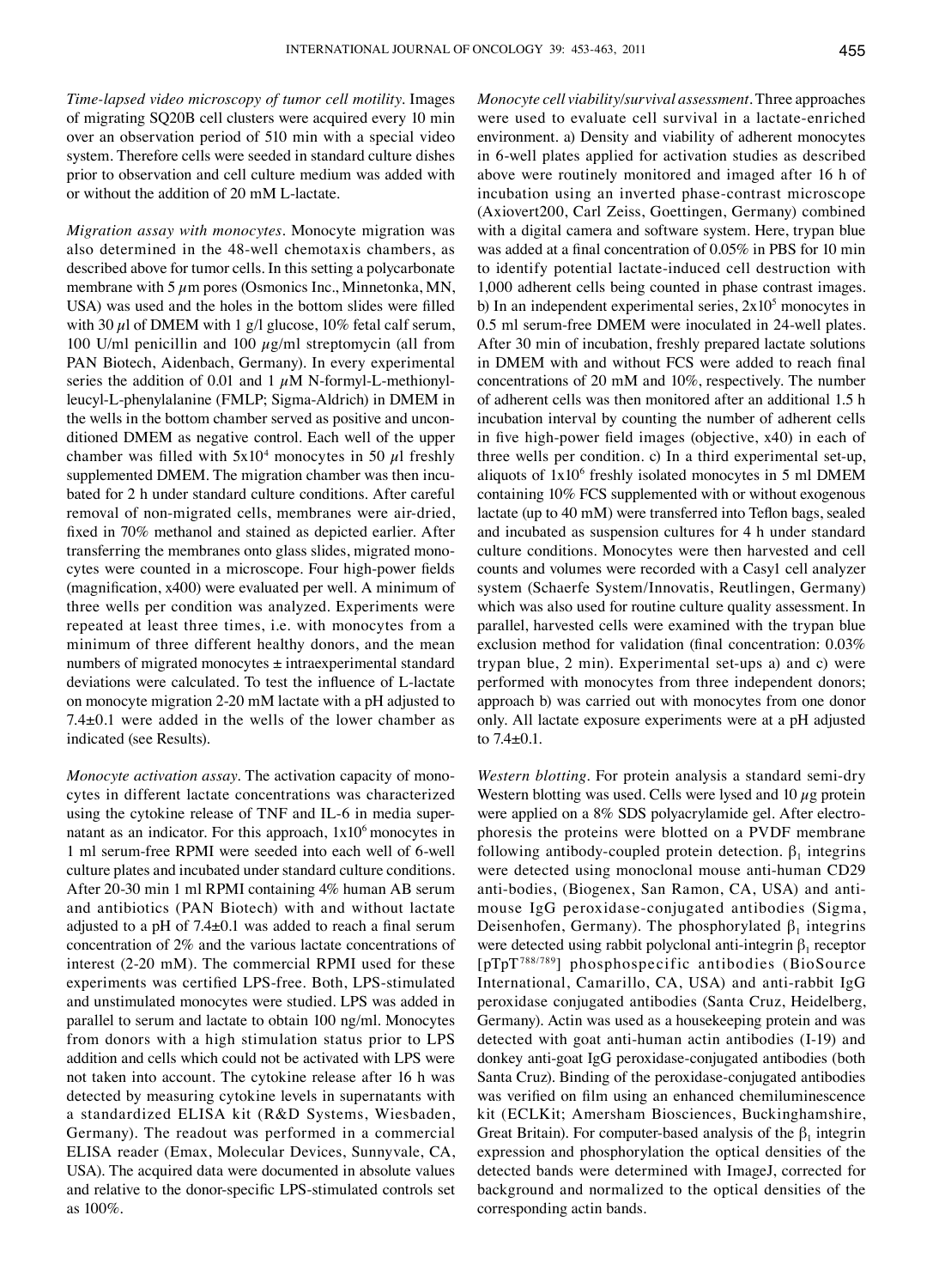

Figure 1. Kinetics and statistical significance of SQ20B tumor cell migration under the influence of lactate. (A) The migration of SQ20B cells under the influence of lactate was investigated in Boyden chamber assays as paired experiments at several time points over a period of 19 h. The mean cell counts per visual field were plotted as a function of time showing the mean ± SD for three to seven independent experiments (with one chamber consisting of at least 8 single wells which were evaluated). (B) As an example for the statistical significance and variation of the observations the mean cell counts per visual field for seven independent experiments with an incubation period of 16 h are shown for SQ20B cells with or without 20 mM lactate. Significant differences between treated and untreated cells: \* p<0.05, t‑test. Black dots, untreated SQ20B control; black circles, SQ20B cells + 20 mM L‑lactate.

## **Results**

*Lactate-induced enhancement of cell motility.* Tumor cell migration studied in Boyden chamber assays underlie a kinetic which starts with an initial increase in the number of migrated cells overtime and then reaches a plateau. With SQ20B cells which were studied here, this plateau is reached after approximately 10 h. To test if this kinetic is also valid under addition of exogenous L-lactate, migration of SQ20B cells was monitored in Boyden chamber assays over 19 h in paired experiments. In this case one chamber was used to simultaneously observe the migration under control condition as well as under the addition of 20 mM L-lactate. At every given point n=3-7 independent paired experiments were performed. The mean cell number per visual field  $(\pm SD)$  as a function of incubation time is shown in Fig. 1A. It becomes obvious in this plotting that the migration of SQ20B cells follows the same kinetics under both conditions. However, the mean number of migrated cells is constantly higher in the 20 mM lactate medium compared to the controls at any time point studied. Because of high inter-experimental variations in the migrated tumor cells per visual field reflected by the standard deviation in Fig. 1A, B representatively documents the result of seven independent paired assays analyzed at one time point (incubation period of 16 h). Here, the data from each paired observation are connected with a line to visualize that the number of migrated cells is consistently enhanced in the lactate-conditioned environment as compared to the corresponding untreated control. The lactate-induced increase in tumor cell migration is significant ( $p<0.05$ ).

For standardization of further experiments a uniform incubation time of 16 h was chosen to guarantee that all data represent endpoint results with regard to the migration kinetics in the Boyden chamber. To also exclude a potential tumor cell line-specificity of the observed effect, cell migration after the addition of 20 mM lactate was also analyzed for the tumor cell lines PCI13 and SiHa in Boyden chamber assays. These cells showed similar results with an increase in tumor cell migration after the addition of lactate (data not shown).

Since the first results indicated migratory changes in SQ20B cells after the addition of exogenous L-lactate, we wanted to investigate, if this effect is concentration-dependent. Therefore, Boyden chamber assays were performed with the addition of 10, 20, 30 and 40 mM L-lactate. Fig. 2A displays the mean relative cell migration of 4-5 independent experiments  $(\pm SD)$  as a function of dose. Control cells (without the addition of L-lactate) were set at 100% (dotted line). It could be shown that the addition of lactate significantly enhances the motility of SQ20B cells in a concentration-dependent manner. Tumor cell migration of these cells is increased to up to 170% compared to untreated controls reaching a plateau after the addition of 30-40 mM lactate.

Since SQ20B cells tend to form clusters of cells on adhesive substrates, and since cohort migration of tumor cells may be distinctly different from single cell migration (as observed in Boyden chamber assays) (32), the cluster motility in culture dishes was monitored using a special video system. As the most significant changes in the Boyden chamber assays became apparent after the addition of 20 mM lactate ( $p$ <0.005, t-test), this concentration was used in the time lapse video microscope experiments. SQ20B cells were seeded in common culture dishes and the migration of cell clusters was imaged by taking microphotographs every 10 min for 510 min. Representative recordings of migrating cells are displayed in Fig. 2B with black and white circles marking migrating cell clusters. In contrast to cells incubated without lactate, intensive clustered cell migration was observed by the addition of 20 mM lactate. These results suggested that a lactate-enriched environment not only enhances single-cell migration but also shifts the mode of migration from single-cell motion to cluster formation and migration.

*Specificity of lactate-enhanced tumor cell migration.* All results in Figs. 1 and 2 were obtained by adding L-lactate,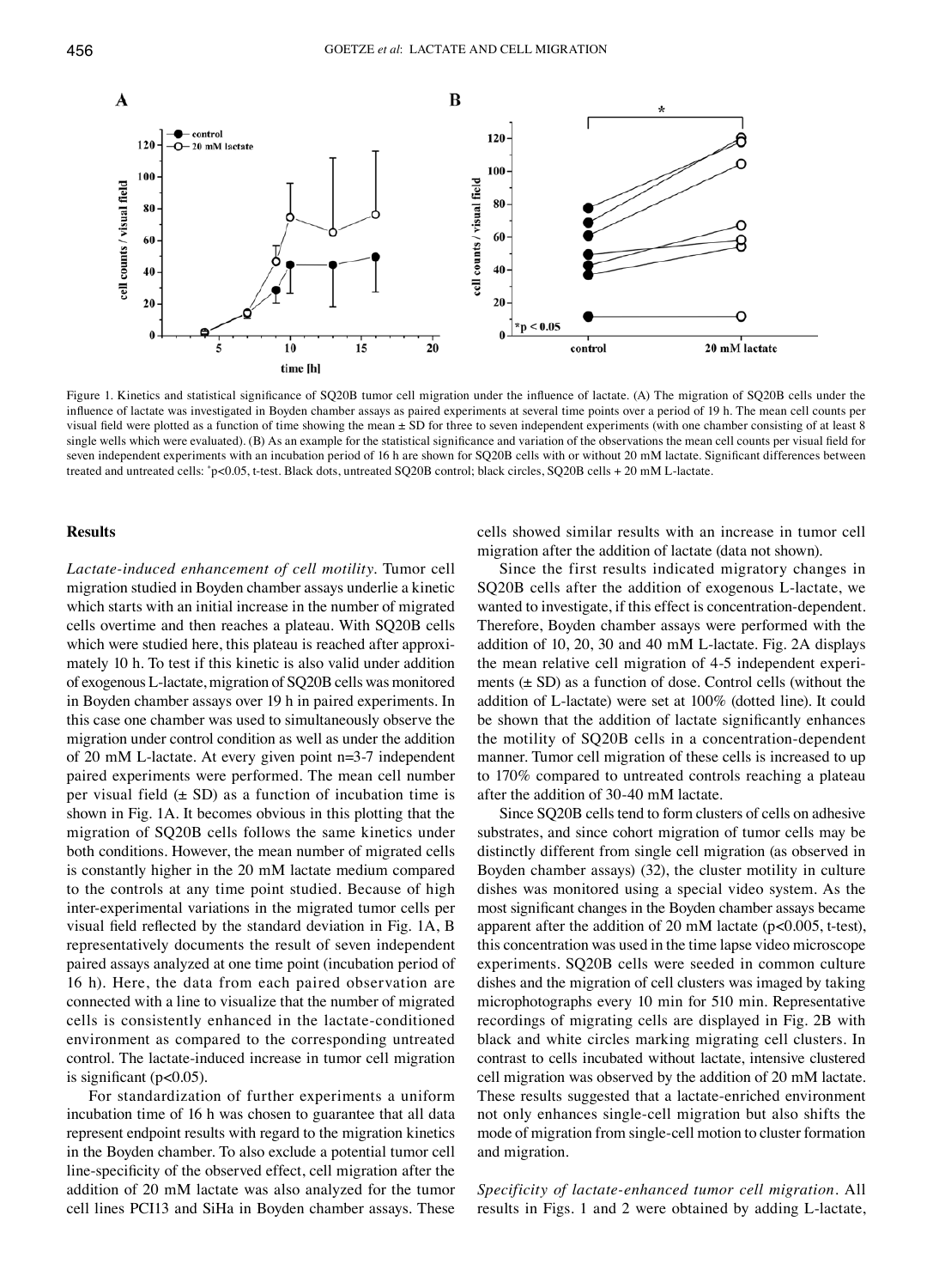

Figure 2. Migration of SQ20B cells under the influence of L-lactate. (A) Boyden chamber assay over 16 h with SQ20B tumor cells with media supplemented with 0, 10, 20, 30 and 40 mM L-lactate. The relative mean numbers of migrated cells (± SD) of at least three independent experiments from each of three independent researchers were plotted against the lactate concentration with the migration of untreated cells set at 100%. Significant differences between treated and untreated cells: "p<0.05, ""p<0.005, t-test. (B) Time lapse video microscopy of migrating SQ20B cells treated with 20 mM L-lactate. Cells were seeded with and without 20 mM lactate in a culture dish, and migration of cell clusters were observed by snapshots every 10 min for 510 min. Two different cell clusters are marked with black and white lines. These clusters enlarge and fuse to form one large cluster that migrates leaving the visual field.



Figure 3. Specificity of the effect of L-lactate on tumor cell migration in a Boyden chamber assay. Cell migration of SQ20B cells was observed in standardized Boyden chamber assays after the addition of (A) L-lactate (20 mM), D-lactate (20 mM), sodium chloride (NaCl, 20 mM) or pyruvate (20 mM). The mean relative migration (± SD) from 5-12 independent experiments is shown with untreated control cells set as 100%. Significant differences compared to untreated control cells: "p<0.01, t-test. (B) The cell migration of SQ20B cells treated with 20 mM L-lactate was set as control at 100% for comparing the influence of media additionally supplemented with amiloride at concentrations of 0.1 and 1.0 mM. Mean relative migration (± SD) from seven independent experiments is shown. \* p<0.05, t-test.

which is a product of glucose metabolism in most cancer cells, and which chronically accumulates in such high concentrations in solid tumors. To verify that the observed migratory changes could exclusively be attributed to a variation of the lactate concentration and not to an unspecific cellular response, such as metabolic activation, a number of control experiments were carried out. The migratory effects induced by the addition of 20 mM D-lactate, 20 mM NaCl, or 20 mM pyruvate are displayed in Fig. 3A as mean relative migration  $(\pm SD)$  compared to untreated control cells (set as 100%, dotted line).

At first, the enantiomer D-lactate was used to check for the biochemical specificity of the migratory stimulation. The addition of 20 mM D-lactate did not change the cell migration of SQ20B cells significantly, as results obtained were close to

those using untreated control cells. The same cell line was analyzed with regard to osmotic effects. After adding 20 mM lactate, pH-changes of the culture medium were neutralized by the addition of NaOH. This raised the osmolarity of the medium to up to 40 mosmol/l. To test for a possible influence of osmotic effects on cell motility and to verify that the changes in cell migration could not be attributed to the changed osmolarity 20 mM sodium chloride (NaCl) were added instead of lactate. Similarly as with D-lactate, no changes in migration were observed under these conditions. Only the addition of 20 mM pyruvate promoted the migration of SQ20B cells significantly (p<0.01) to 134% compared to untreated cells and, thus, could in part mimic the results obtained after addition of 20 mM L-lactate.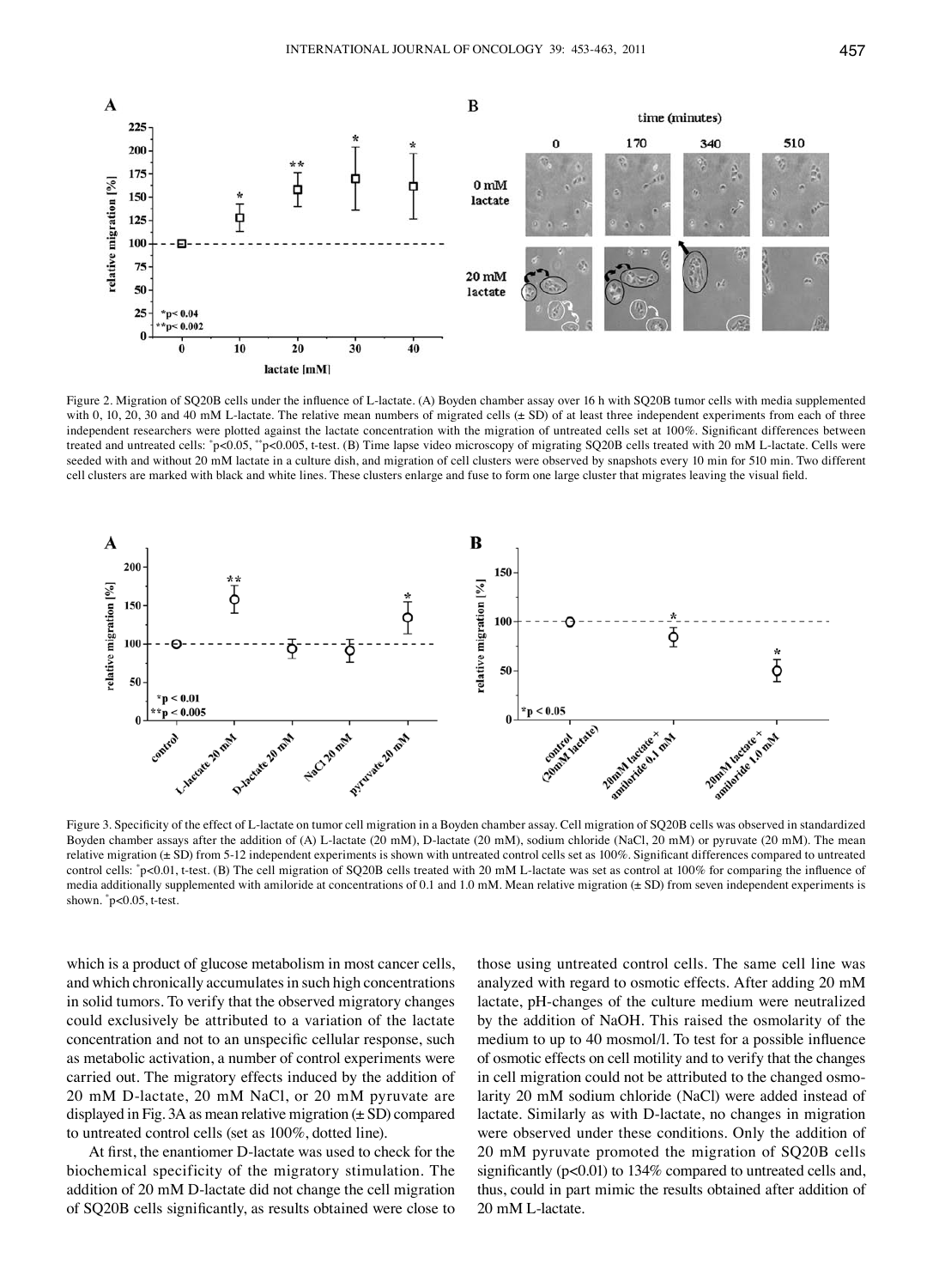If extracellular lactate concentrations are elevated, an intracellular acidification cannot be entirely ruled out even at a clamped extracellular pH. Even if the buffer capacity of the culture medium is relatively high and the pH was adjusted to 7.3, it is possible that lactate together with protons is taken up via the MCTs of these cells. This would induce a decrease in the intracellular pH which might also influence tumor cell migration. To test if the addition of lactate is linked to intracellular acidification, the H+ -export was inhibited by the addition of amiloride, an inhibitor of the sodium/proton antiport (33). In this experimental set up media were supplemented with two different amiloride concentrations (0.1 and 1.0 mM) in addition to adding 20 mM L-lactate. The induced migration of SQ20B tumor cells could be inhibited significantly (p<0.05) by adding amiloride in a dose-dependent manner (Fig. 3B).

*Effect of lactate gradients on monocyte migration.* The experimental series with tumor cells revealed that lactate enhances tumor cell migration. It has been described earlier, however, that the migration of some immune cell types, i.e. dendritic cells, is inhibited by lactic acid in a spheroid coculture model (15). In order to further verify our finding in tumor cells, we included blood monocytes in our study as a very rapid and motile control cell type. These cells are recruited to tumor sites where they undergo differentiation processes often leading to an abnormal tumor-associated phenotype that contributed to tumor angiogenesis and progression. To exclude the pH effect, we particularly analyzed the impact of lactate in a pH re-adjusted environment on the migratory activity of blood monocytes in a standardized Boyden chamber assays as well as their activation capacity.

Fig. 4 shows the mean relative migration  $(\pm SD)$  of monocytes after the addition of different lactate concentrations to the lower chamber resulting in a lactate gradient. Migration of untreated cells (labeled as medium control) was taken as control and set as 100%. The addition of FMLP to the lower chamber served as positive control (labeled FMLP control-high) for the donor-dependent activation of monocyte migration. Cells that could not be induced to migrate towards high FMLP concentrations were excluded from further analyses. Overall, the experiments demonstrated a high donor dependency of migration to elevated lactate levels. Some donor monocytes showed higher migratory activity towards 2-5 or 10 mM lactate compared to untreated cells while others remained rather unaffected under these conditions or showed a reduced migratory activity at higher concentrations. In summary, there was no consistent change in monocyte migration towards lactate concentrations of up to 10 mM in a pH neutralized environment. However, migration was reproducibly absent for all donor monocytes, if 20 mM lactate was applied.

The absence of migration after the addition of 20 mM lactate to the lower chamber in the Boyden assay might indicate that 20 mM affects monocyte viability. This, however, was not the case as verified by various experimental settings using adherent and suspension monocyte cultures with human, fetal calf or without serum supplementation incubated with and without lactate up to 20 mM at a pH of 7.4±0.1. As an example, after 1.5 h of exposure the average number of adherent cells in five high-power field images of three wells of



Figure 4. Monocyte migration after the addition of exogenous lactate. Freshly isolated monocytes were incubated for 2 h in a Boyden chamber assay. The mean relative monocyte migration  $(\pm SD)$  from three independent experiments (monocytes from three healthy donors) was plotted against the different lactate concentrations. The mean relative migration of monocytes in untreated media (labeled medium control) were taken as control and set as 100%. FMLP was used to test whether the isolated monocytes could be activated to migrate (FMLP control - high).

a 24-well plate after seeding of  $2x10<sup>5</sup>$  monocytes was  $1057\pm177$ monocytes in DMEM without FCS, 1256±44 in DMEM with 10% FCS, 1217±44 in DMEM without FCS supplemented with 20 mM lactate and 1103±25 when incubated with DMEM supplemented with both 10% FCS and 20 mM lactate. After 16 h of exposure to 0, 2, 5, 10 or 20 mM L-lactate, the proportion of trypan blue-positive cells was 3-4% in all LPSfree adherent cultures from three independent donors. The addition of LPS resulted in a slight reduction in cell viability but lactate exposure (up to 20 mM) did not further increase the mean trypan blue-positive fraction of 11-12%. The recovery of monocytes from Teflon bag suspension cultures was 98-100% when exposed to up to 20 mM lactate for 4 h. In this approach, we also applied 40 mM L-lactate at a pH re-adjusted to 7.4±0.1 and found monocyte survival to be reduced to 48±6% for monocytes from three independent donors under such high lactate concentrations.

*Activation status of monocytes after addition of lactate.* To test, if the increase in lactate concentration not only affects the migration of monocytes but also their activation capacity, the release of IL-6 and TNF was measured. For this purpose, inactivated and LPS-activated monocytes were incubated for 16 h with and without lactate, and cytokine release was quantified in the supernatant via ELISA. Fig. 5 documents the corresponding results [IL-6 (A); TNF (B)] showing the mean cytokine release relative to LPS-activated monocytes without lactate exposure which were set as 100% (LPS-stimulated w/o). No clear change in cytokine release was detected in unstimulated monocytes. However, cells that were activated with LPS revealed considerable alterations in IL-6 and TNF release following lactate exposure. While the addition of 2 and 5 mM lactate did not significantly and/or consistently modified the mean cytokine release of stimulated monocytes from four healthy donors, cytokine concentrations in the supernatants were reduced when these monocytes were exposed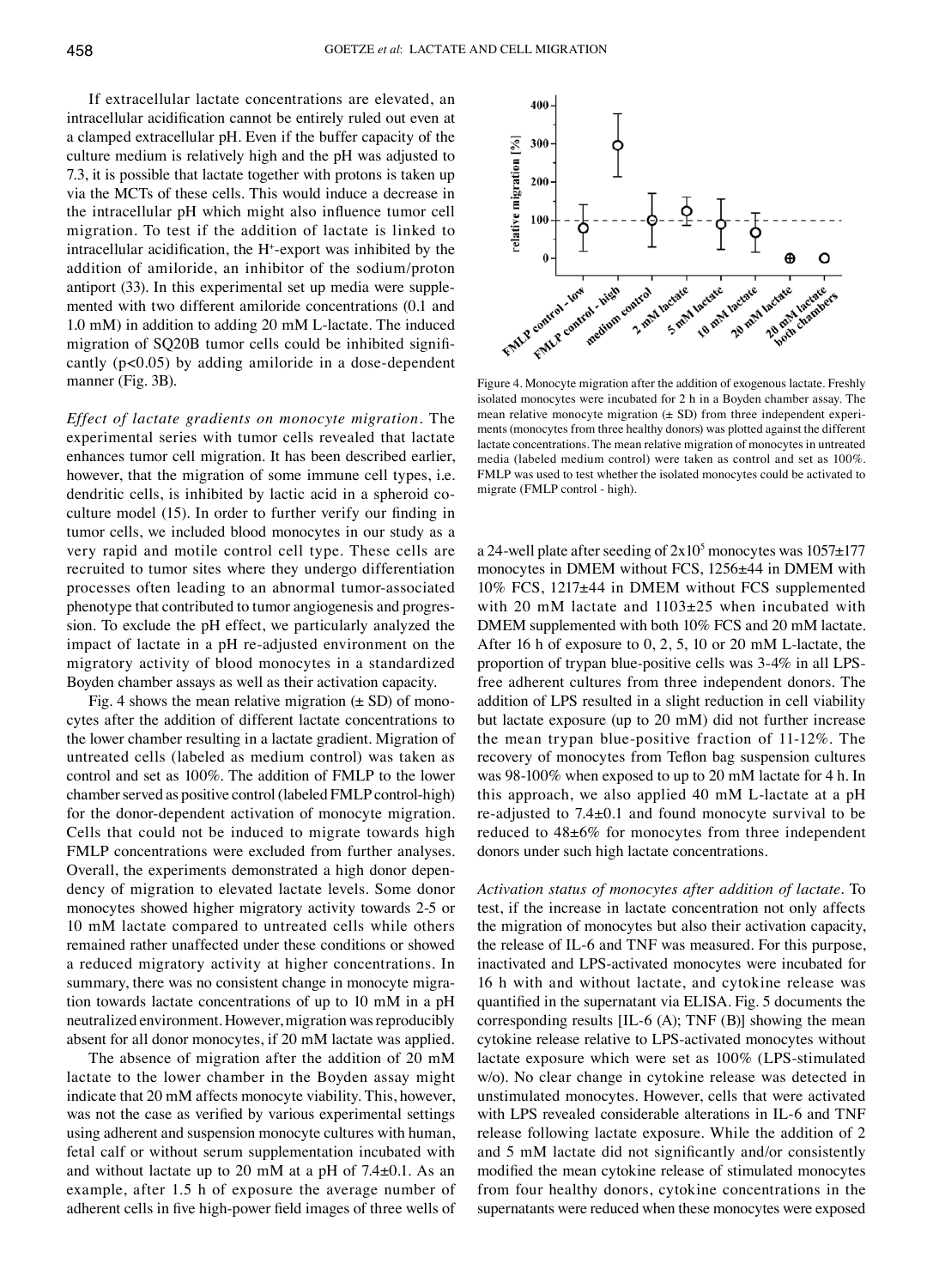

Figure 5. Cytokine release of monocytes with and without lactate. Monocyte activation was measured by the release of IL-6 (A) and TNF (B) in media supernatant after 16 h with and without L-lactate. Mean cytokine release ( $\pm$  SD) of four independent experiments, i.e. with monocytes from four healthy donors are shown relative to the respective LPS-stimulated monocyte control (labeled LPS-stimulated w/o) set as 100%. \* p<0.005.

to 10 or 20 mM lactate. Lactate (20 mM) resulted in IL-6 and TNF signals significantly (p<0.005) lowered to 14 and 8%, respectively, of the related lactate-free controls.

*β1 integrin expression and L‑lactate.* Tumor cell and monocyte migration depend upon cellular interaction with the extracellular matrix. One important group of proteins mediating this is the transmembrane glycoprotein family of integrins. These heterodimeric proteins interact with different components of the extracellular matrix, e.g. collagen, control cytoskeletal organization and thus play a vital role in cell adhesion, invasion and migration (34). It has been known for quite some time, that the expression and activation of the  $\beta_1$  integrin domain influences tumor cell migration and invasion (35,36). We were therefore interested in the expression pattern of this integrin and its potential influence on lactate-induced tumor cell migration. Thus SQ20B cells were incubated for 16 h  $(=$  time of Boyden chamber experiment) with 20 mM L-lactate and lysed for Western blot analysis. As an example, representative Western blots for the expression  $(\beta_1)$ , left panel) and phosphorylation (p $\beta_1$ , right panel) of  $\beta_1$  integrin and the corresponding expression of the detected housekeeping protein actin are shown in Fig. 6A. For further evaluation the optical density of these obtained bands in six independent experiments were measured and normalized to the expression of actin. These data as well as the mean results  $(\pm SD)$  are plotted in Fig. 6C with corresponding samples depicted as similar icons. As documented, the incubation with lactate affects the expression and phosphorylation of  $β_1$  integrins in tumor cells differently. Although the expression level of  $\beta_1$  integrin is raised by lactate exposure (p<0.01) its phosphorylation decreased significantly. This suggests that the addition of L-lactate favors the expression of  $\beta_1$  integrin in tumor cells, but not the phosphorylation of this protein at the tyrosin residues 788 and 789.

To also test for the importance of  $\beta_1$  integrin expression and phosphorylation on monocytes, we incubated monocytes in Teflon bag suspension culture with given concentrations of

lactate for 4 h and also analyzed the cell lysates of  $1x10^7$  cells in Western blot experiments. In monocytes, integrin expression in general was very low and in four out of six independent monocyte preparations under the detection level in our Western blot assay when up to 50  $\mu$ g protein was loaded onto the polyacrylamide gel. Integrin was detectable in two monocyte preparations, but no clear difference between control and 20 mM lactate-treated monocytes could be detected. Also, no clear and consistent alteration induced by the addition of lactate could be observed in  $\beta_1$  integrin phosphorylation (Fig. 6B and D).

## **Discussion**

Glycolysis has been claimed earlier as primary energy source in tumor cell chemotaxis. Most observations, however, relate to genetic alterations in metabolic pathways accompanying tumor cell progression while we studied tumor cell migration rather as an epigenetic phenomenon induced by local lactate levels. It is recognized that the microenvironmental situation in tumors is much more complex with locoregional and spatiotemporal variations in oxygen, glucose, lactate, pH, carbon dioxide and many other factors. It is a sophisticated task to mimic the tumor microenvironment *in vitro* in a comprehensive manner for mechanistic studies. Such complex approaches require insight into the role of each individual factor on the parameter of interest such as migratory activity. Because lactate seems a robust endpoint of tumor micromilieu beyond hypoxia that mirrors many biological and clinically relevant characteristics, our study has focused on this metabolite. The lactate content of primary malignant lesions has been identified as a prognostic parameter for metastasis and overall survival of patients. It could be shown in different clinical studies that a high amount of lactate is correlated with increased propensity to early metastasis formation and poor prognosis for overall survival (17). We therefore hypothesized that a lactateenriched environment promotes the mobility of cancer cells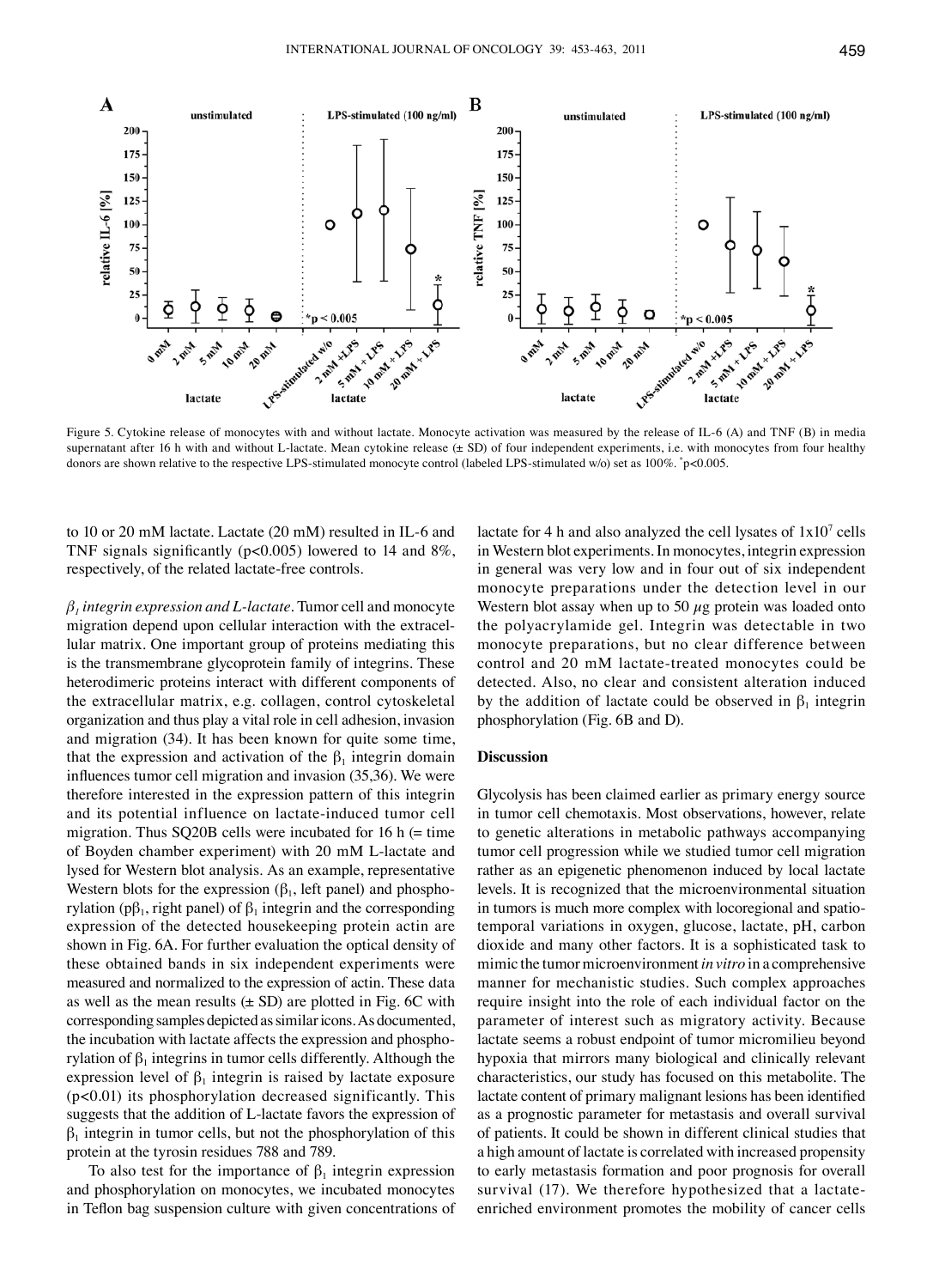

Figure 6. β<sub>1</sub> integrin expression and activation in SQ20B cells and monocytes incubated with 20 mM L-lactate. The expression and phosphorylation of β<sub>1</sub> integrin was tested in Western blot experiments in SQ20B cell (A and C) and monocyte lysates (B and D). SQ20B cells were incubated for 16 h with 20 mM lactate, lysed and 10  $\mu$ g protein were applied in Western blot experiments. (A and B) Representative Western blotting is shown for the expression (left panel) and activation (right panel) of  $\beta_1$  integrin and the expression of the corresponding housekeeping protein actin. (C and D) For analysis the optical densities of the detected bands were measured and the integrin expression was normalized to actin. The results obtained are plotted as  $\beta_1$  integrin expression/actin expression for untreated control cells and for cells incubated with 20 mM lactate. (C) The results of six independent experiments as well as the mean  $(\pm SD)$ are displayed for SQ20B cells. Corresponding results are marked with similar symbols. Significant differences between treated cells and control cells:  $p<0.01$ . (D) The results of two independent Western blottings of  $\beta_1$  integrin expression and activation in monocytes are shown with the corresponding results marked with similar symbols.

contributing to the above mentioned correlation of lactate content and metastasis incidence in solid tumors.

The present study clearly shows that tumor cell migration in head and neck carcinoma cell lines *in vitro* is significantly increased by the addition of exogenous L-lactate in a dosedependent manner. This enhancement in migratory activity is not tumor cell line-dependent and was specific for L‑lactate or coupled to the LDH-dependent conversion of pyruvate to lactate (or vice versa) as D-lactate was shown to be ineffective.

A lactate-related increase in tumor cell motility *in vitro* was also shown recently by Baumann *et al*, where lactate promoted the migratory activity of glioma cell lines (37). With the results obtained herein changes in osmolarity could be ruled out to affect tumor cell migration *in vitro*. Also, our experimental design included the analysis of tumor cell migratory potential after combination of lactate exposure and inhibition of the sodium/proton antiport. This approach led to a reduced number of migrated cells in the Boyden chamber assay and thus revealed that lactate itself but not an intracellular acidification is the cause of the increased tumor cell migration. This finding is supported by new data from Yang *et al*, who showed that the same sodium/proton antiport inhibitor amiloride reduces the invasive ability of hepatocellular carcinoma cells without affecting cellular proliferation (38).

In an independent study, we analyzed the migratory activity of SiHa cells under physiological and high (10 mM) glucose conditions to evaluate, if the general availability of metabolic energy resources leads to enhanced migration (unpublished data). This was not the case and similar experiments were thus not performed because a microenvironmental situation with a combination of such high glucose, absences of oxygen and high lactate production seems unrealistic for malignant cells in tumors *in vivo*. However, extended investigations especially with drop-out media and alterative migration and invasion assays are proposed to conclusively establish the effect of lactate on migratory activity and invasive capacity of tumor cells. Nonetheless, the present data support our initial hypothesis of the correlation between lactate content in solid tumors and their metastatic potential being at least partially due to a lactate-related induction of tumor cell migration.

Tumor tissue also contains several stromal cell types such as fibroblasts, endothelial cells and immune cells. It was beyond the scope of this study to verify the impact of lactate on the migratory activity of all of these cell types. However, because the infiltration and function of various immune cell populations in tumor spheroids was shown earlier to be impaired by an increased lactate release of the spheroids (15),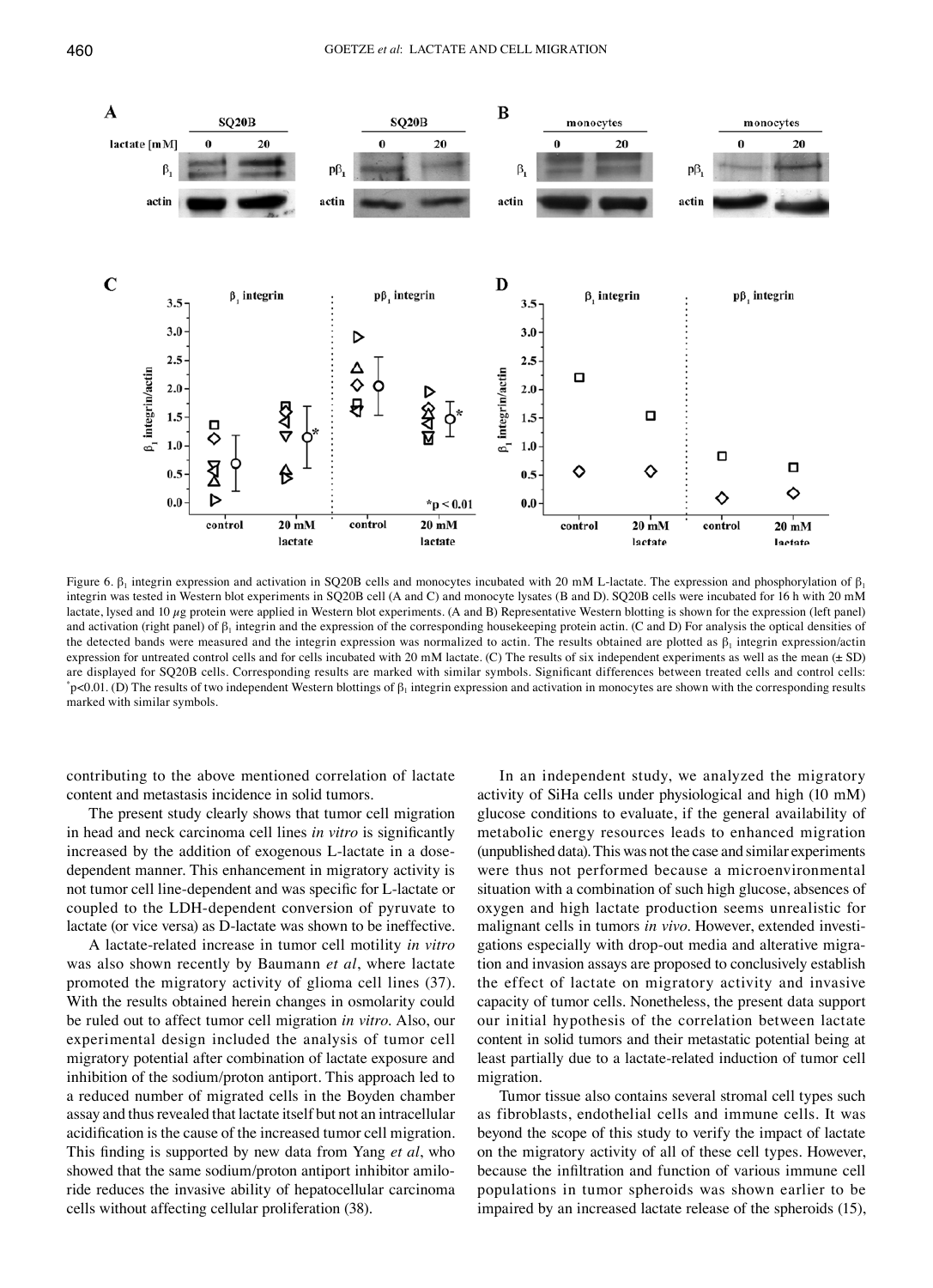we intended to at least include one immune cell type of interest to verify this discrepant behavior as opposed to tumor cells in our Boyden chamber assay. We chose blood monocytes, the potential precursors of tumor-associated macrophages, which are the major component of the leukocyte infiltrate in many solid tumors. Tumor-associated macrophages are often characterized by lack of immunological control combined with pro-tumoral activities (39-43). The phenomenon of a high macrophage index to correlate with tumor cell proliferation, poor prognosis and/or reduced survival of patients has for example been shown for human ductal breast carcinomas (44-48). Also, in a spontaneous, genetically engineered mouse mammary gland tumor model the recruitment of tumorassociated macrophages was found to enhance tumor vascular density and to be essential for productive metastatic growth (49,50).

Scientific progress throughout almost two decades has identified tumor-associated macrophages as a source of a broad range of stimulators of tumor cell survival and proliferation as well as of diverse pro-angiogenic factors and chemoattractants (39,51-53). The critical role of the tumor microenvironment and -milieu on the differentiation process of blood monocytes into a tumor-associated macrophage phenotype in tumor tissues has also been studied in some detail (39,41,54,55). The chemotactic responsiveness of monocytes supposedly relates to a divergent expression of chemokines and chemokine receptors (56,57). Yet, the impact of lactate in this scenario is still ambiguous. We showed, that an increase in lactate concentration inhibits monocyte migration. After supplementing the media with 20 mM lactate, a concentration which can be frequently found in solid tumors *in vivo*, the migratory potential was absent for these cells. This effect could not be attributed to loss in cell survival but was correlated with a reduced inducible cytokine release and monocyte activation capacity, respectively. From the data obtained here a threshold of 10 mM lactate for monocyte reactions might be proposed, that triggers a reduced migration and cytokine release. Only the addition of 10 mM lactate or more induced visible changes in monocyte motility and secretion of IL-6 or TNF. Interestingly, this concentration seems to be in accordance with the threshold of 10 mM lactate per g tumor tissue defined by Walenta *et al*, who correlated overall lactate contents in primary lesions with disease-free survival as well as the potential for metastasis (18). The phenomenon of lactate-related immune cell dysfunction clearly requires further mechanistic insight. Extended studies are thus envisioned to evaluate the impact of lactate in more detail, e.g. with and without acidosis and/or under variable oxygen concentrations, and to verify the mechanisms how lactate affects monocyte cell metabolism and in turn alters the activation process. Most recently, Dietl *et al* described that lactic acid plus acidification very effectively inhibit LPS-induced cytokine production in monocytes. In particular, the impact of lactate on TNF secretion was clearly concentration-dependent and much more pronounced as in the present study where the extracellular pH had been readjusted to 7.4. Mechanistically it could be shown, that TNF secretion by human monocytes is accompanied by increased glycolytic flux, required intact glucose utilization and export of lactate and protons which is largely abrogated in a lactate-enriched, acidic environment (58).

Interestingly, a considerable fraction of tumor-associated macrophages is located in the fibroblast- and ECM-rich stromal compartment and not directly adjacent to tumor cells in desmoplastic carcinomas. Desmoplastic fibroblasts are prominent in many aggressive tumor entities such as breast, pancreatic or squamous cell carcinomas and are therefore considered as local immune modulators in tumor tissue (30,59,60). On the basis of the data presented herein one may also speculate that high lactate levels in tumor areas prevent the infiltration by blood monocytes so that the majority of this immune cell population gets stuck in the fibroblastic stromal regions. The few monocytes that manage to successfully penetrate tumor cell islets may either be immune suppressed by the milieu conditions containing lactate as indicated by the reduced inducible cytokine release after lactate exposure or they may even die as implicated by the reduced cell survival in a 40 mM lactate environment. Such extreme concentrations are sometimes found locally restricted in high-lactate tumors. This theory is supported by recently published data from Sattler *et al*, who showed that tumor xenografts from head and neck tumors with high lactate content were less infiltrated with CD45<sup>+</sup> monocytes as compared to xenografts with a low lactate content (61). Although it is difficult to simulate *in vitro* all aspects of highly variable *in vivo* tumor milieu as discussed earlier, investigations of monocytes under the influence of a lactate and pH gradients might be promising to further elucidate this phenomenon.

In a first attempt to characterize molecular differences between tumor cells and monocytes resulting in different migratory patterns we analyzed the expression and phosphorylation status of one important adhesion molecule. The molecular analysis of the  $\beta_1$  integrin expression revealed an increase in protein expression after the addition of 20 mM L-lactate but a decrease in  $\beta_1$  integrin phosphorylation under the same conditions. The correlation of a high  $\beta_1$  integrin expression and a metastatic phenotype was found in a variety of tumor entities, e.g. melanoma, breast or prostate (62). In addition, an inhibition of melanoma cell invasion and migration by a  $\beta_1$  integrin specific antibody could be shown by Melchiori *et al* (63). These results are in accordance with our data, suggesting that the migratory pattern induced by lactate depend upon  $\beta_1$ integrin expression but not necessarily on the phosphorylation of this protein.

We also investigated the expression and phosphorylation status of  $\beta_1$  integrin in blood monocytes. Although donordependent differences in expression level and phosphorylation could be observed no general changes became apparent. We therefore assume that the migration and especially the lactateinduced changes in monocyte motility, as opposed to tumor cells, did not relate to  $\beta_1$  integrin. But as  $\beta_1$  integrin signaling is very complex, further investigations are needed, e.g.  $\beta_1$ integrin inhibition experiments, for clarifying this relationship. Also, it has to be taken into account, that integrin expression was studied in monocyte suspension culture and non-adherent monocytes. Interestingly, in a preliminary study we observed a massive reduction of monocyte adherence to polycarbonate membrane but not culture surface when exposed to 20 mM lactate (data not shown). This indeed indicates that a loss of specific cell adhesion features may contribute to our observation of reduced monocyte migration in the Boyden chamber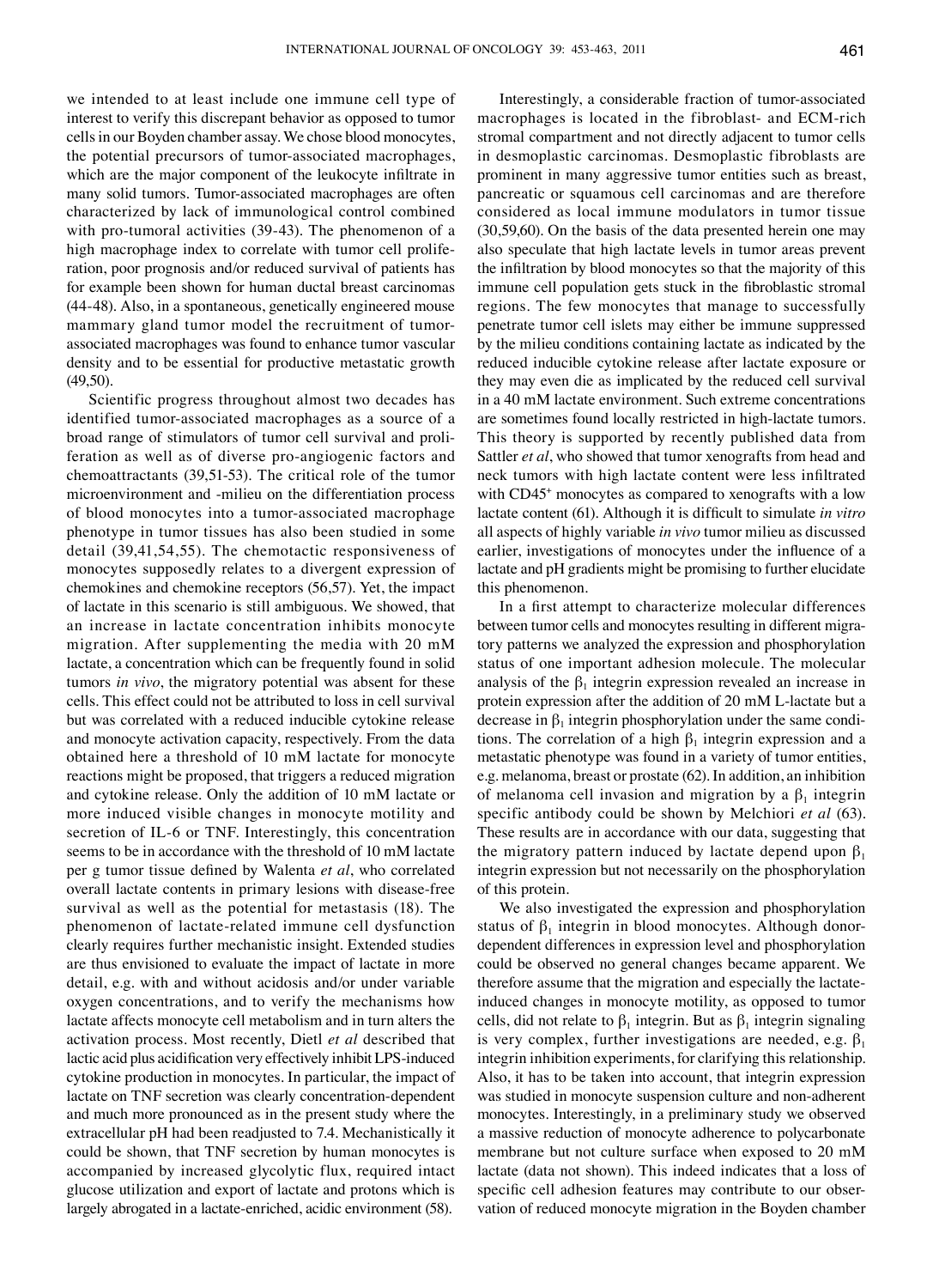assay towards lactate enriched media. There is clear demand for extended studies on the regulation of adherence molecules on monocytes under pathophysiologic condition and their relevance for migration.

From the present study we conclude that L-lactate promotes tumor growth and invasion by enhancing cancer cell motility and migration but impairs immune cell mobility and function. Transferring the obtained data into the clinic one might thus suggest, that high lactate levels favor tumor progression by contributing to the phenomenon of tumor immune escape in parallel to enhancing the migratory potential of the malignant cell population which may directly be coupled to lead to a higher incidence of metastasis.

#### **Acknowledgements**

This investigation was supported by the Deutsche Forschungsgemeinschaft (grant Mu576/14-1 - WMK) and the German Federal Ministry of Education and Research (BMBF, grant 01ZZ0502 - LAKS). OncoRay is funded by the BMBF Center for Innovation Competence program.

#### **References**

- 1. Schwickert G, Walenta S, Sundfor K, Rofstad EK and Mueller-Klieser W: Correlation of high lactate levels in human cervical cancer with incidence of metastasis. Cancer Res 55: 4757-4759, 1995.
- 2. Walenta S, Salameh A, Lyng H, Evensen JF, Mitze M, Rofstad EK and Mueller-Klieser W: Correlation of high lactate levels in head and neck tumors with incidence of metastasis. Am J Pathol 150: 409-415, 1997.
- 3. Brizel DM, Schroeder T, Scher RL, Walenta S, Clough RW, Dewhirst MW and Mueller-Klieser W: Elevated tumor lactate concentrations predict for an increased risk of metastases in head-and-neck cancer. Int J Radiat Oncol Biol Phys 51: 349-353, 2001.
- 4. Walenta S, Wetterling M, Lehrke M, Schwickert G, Sundfor K, Rofstad EK and Mueller-Klieser W: High lactate levels predict likelihood of metastases, tumor recurrence, and restricted patient survival in human cervical cancers. Cancer Res 60: 916-921, 2000.
- 5. Walenta S, Chau TV, Schroeder T, Lehr HA, Kunz-Schughart LA, Fuerst A and Mueller-Klieser W: Metabolic classification of human rectal adenocarcinomas: a novel guideline for clinical oncologists? J Cancer Res Clin Oncol 129: 321-326, 2003.
- 6. Walenta S, Schroeder T and Mueller-Klieser W: Metabolic mapping with bioluminescence: basic and clinical relevance. Biomol Eng 18: 249-262, 2002.
- 7. Bertout JA, Patel SA and Simon MC: The impact of  $O<sub>2</sub>$ availability on human cancer. Nat Rev Cancer 8: 967-975, 2008.
- 8. Chen Z, Lu W, Garcia-Prieto C and Huang P: The Warburg effect and its cancer therapeutic implications. J Bioenerg Biomembr 39: 267-274, 2007.
- 9. DeBerardinis RJ, Sayed N, Ditsworth D and Thompson CB: Brick by brick: metabolism and tumor cell growth. Curr Opin Genet Dev 18: 54-61, 2008.
- 10. DeBerardinis RJ, Lum JJ, Hatzivassiliou G and Thompson CB: The biology of cancer: metabolic reprogramming fuels cell growth and proliferation. Cell Metab 7: 11-20, 2008.
- 11. Mathupala SP, Ko YH and Pedersen PL: Hexokinase-2 bound to mitochondria: cancer's stygian link to the 'Warburg Effect' and a pivotal target for effective therapy. Semin Cancer Biol 19: 17-24, 2009.
- 12. Mazurek S: Pyruvate kinase type M2: a key regulator within the tumour metabolome and a tool for metabolic profiling of tumours. Ernst Schering Found Symp Proc 99-124, 2007.
- 13. Robey RB and Hay N: Is Akt the 'Warburg kinase'? Akt-energy metabolism interactions and oncogenesis. Semin Cancer Biol 19: 25-31, 2009.
- 14. Semenza GL: HIF-1 mediates the Warburg effect in clear cell renal carcinoma. J Bioenerg Biomembr 39: 231-234, 2007.
- 15. Gottfried E, Kunz-Schughart LA, Ebner S, Mueller-Klieser W, Hoves S, Andreesen R, Mackensen A and Kreutz M: Tumorderived lactic acid modulates dendritic cell activation and antigen expression. Blood 107: 2013-2021, 2006.
- 16. Fischer K, Hoffmann P, Voelkl S, Meidenbauer N, Ammer J, Edinger M, Gottfried E, Schwarz S, Rothe G, Hoves S, Renner K, Timischl B, Mackensen A, *et al*: Inhibitory effect of tumor cellderived lactic acid on human T cells. Blood 109: 3812-3819, 2007.
- 17. Walenta S, Schroeder T and Mueller-Klieser W: Lactate in solid malignant tumors: potential basis of a metabolic classification in clinical oncology. Curr Med Chem 11: 2195-2204, 2004.
- 18. Walenta S and Mueller-Klieser WF: Lactate: mirror and motor of tumor malignancy. Semin Radiat Oncol 14: 267-274, 2004.
- 19. Warburg O: On the origin of cancer cells. Science 123: 309-314, 1956.
- 20. Stock C and Schwab A: Protons make tumor cells move like clockwork. Pflugers Arch 458: 981-992, 2009.
- 21. Kroemer G and Pouyssegur J: Tumor cell metabolism: cancer's Achilles' heel. Cancer Cell 13: 472-482, 2008.
- 22. Swietach P, Vaughan-Jones RD and Harris AL: Regulation of tumor pH and the role of carbonic anhydrase 9. Cancer Metastasis Rev 26: 299-310, 2007.
- 23. Kasid U, Pfeifer A, Weichselbaum RR, Dritschilo A and Mark GE: The raf oncogene is associated with a radiationresistant human laryngeal cancer. Science 237: 1039-1041, 1987.
- 24. Mauceri HJ, Seetharam S, Salloum RM, Vokes EE and Weichselbaum RR: Treatment of head and neck and esophageal xenografts employing Alimta and concurrent ionizing radiation. Int J Oncol 19: 833-835, 2001.
- 25. Heo DS, Snyderman C, Gollin SM, Pan S, Walker E, Deka R, Barnes EL, Johnson JT, Herberman RB and Whiteside TL: Biology, cytogenetics, and sensitivity to immunological effector cells of new head and neck squamous cell carcinoma lines. Cancer Res 49: 5167-5175, 1989.
- 26. Friedl F, Kimura I, Osato T and Ito Y: Studies on a new human cell line (SiHa) derived from carcinoma of uterus. I. Its establishment and morphology. Proc Soc Exp Biol Med 135: 543-545, 1970.
- 27. Andreesen R, Scheibenbogen C, Brugger W, Krause S, Meerpohl HG, Leser HG, Engler H and Lohr GW: Adoptive transfer of tumor cytotoxic macrophages generated in vitro from circulating blood monocytes: a new approach to cancer immunotherapy. Cancer Res 50: 7450-7456, 1990.
- 28. Stevenson HC, Miller P, Akiyama Y, Favilla T, Beman JA, Herberman R, Stull H, Thurman G, Maluish A and Oldham R: A system for obtaining large numbers of cryopreserved human monocytes purified by leukapheresis and counter-current centrifugation elutriation (CCE). J Immunol Methods 62: 353-363, 1983.
- 29. Konur A, Kreutz M, Knuchel R, Krause SW and Andreesen R: Cytokine repertoire during maturation of monocytes to macrophages within spheroids of malignant and non-malignant urothelial cell lines. Int J Cancer 78: 648-653, 1998.
- 30. Silzle T, Kreutz M, Dobler MA, Brockhoff G, Knuechel R and Kunz-Schughart LA: Tumor-associated fibroblasts recruit blood monocytes into tumor tissue. Eur J Immunol 33: 1311-1320, 2003.
- 31. Krause SW, Kreutz M and Andreesen R: Isolation, characterization and cultivation of human monocytes and macrophages. Meth Microbiol 25: 663-684, 1998.
- 32. Friedl P: Prespecification and plasticity: shifting mechanisms of cell migration. Curr Opin Cell Biol 16: 14-23, 2004.
- 33. Juel C: Intracellular pH recovery and lactate efflux in mouse soleus muscles stimulated in vitro: the involvement of sodium/ proton exchange and a lactate carrier. Acta Physiol Scand 132: 363-371, 1988.
- 34. Hood JD and Cheresh DA: Role of integrins in cell invasion and migration. Nat Rev Cancer 2: 91-100, 2002.
- 35. Fujita S, Suzuki H, Kinoshita M and Hirohashi S: Inhibition of cell attachment, invasion and metastasis of human carcinoma cells by anti-integrin beta 1 subunit antibody. Jpn J Cancer Res 83: 1317-1326, 1992.
- 36. Wennerberg K, Fassler R, Warmegard B and Johansson S: Mutational analysis of the potential phosphorylation sites in the cytoplasmic domain of integrin beta1A. Requirement for threonines 788-789 in receptor activation. J Cell Sci 111: 1117-1126, 1998.
- 37. Baumann F, Leukel P, Doerfelt A, Beier CP, Dettmer K, Oefner PJ, Kastenberger M, Kreutz M, Nickl-Jockschat T, Bogdahn U, Bosserhoff AK and Hau P: Lactate promotes glioma migration by TGF-beta2-dependent regulation of matrix metalloproteinase-2. Neuro Oncol 11: 368-380, 2009.